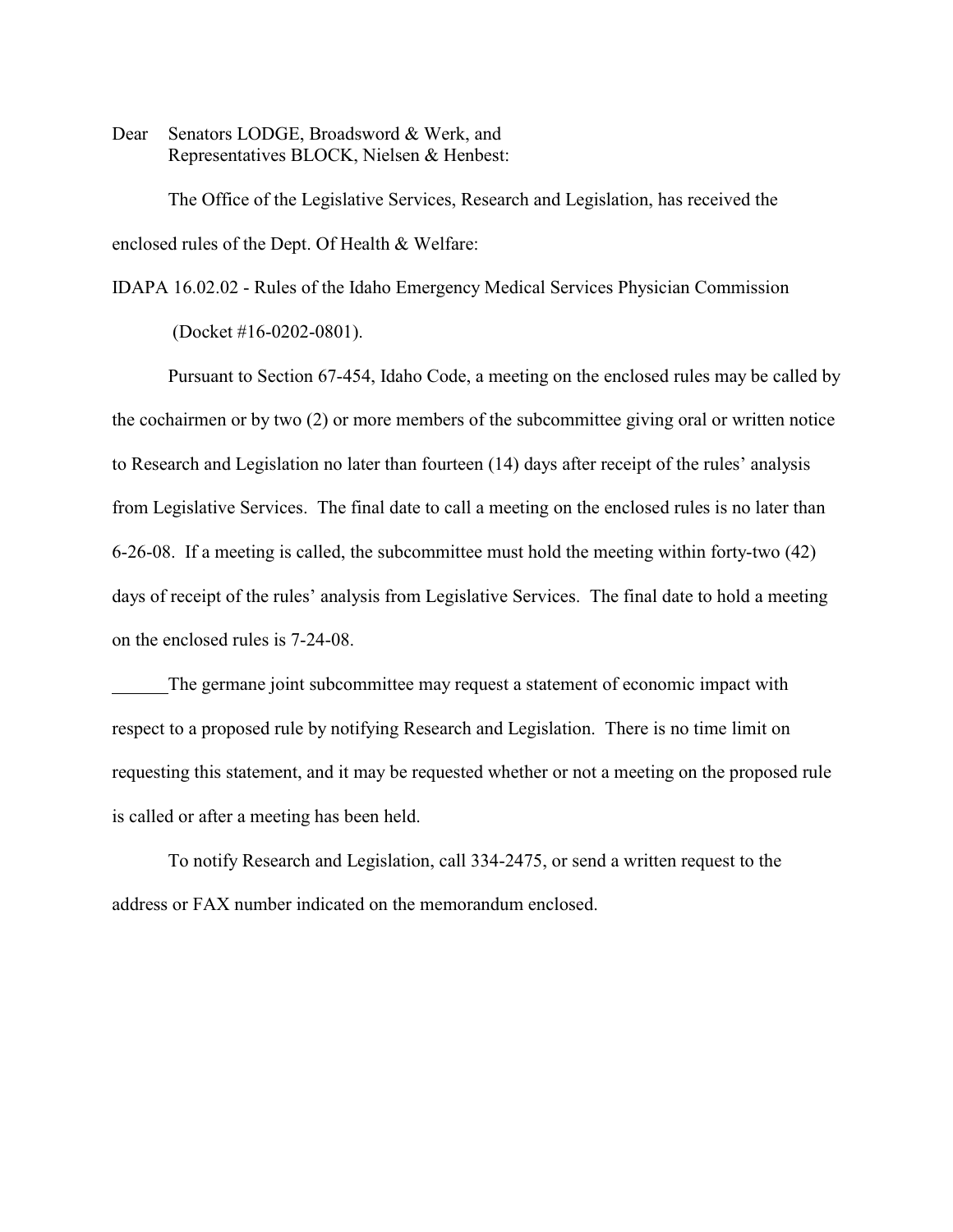#### **MEMORANDUM**

- **TO:** Rules Review Subcommittee of the Senate Health & Welfare Committee and the House Health & Welfare Committee
- **FROM:** Research & Legislation Staff Paige Alan Parker
- **DATE:** June 9, 2008
- **SUBJECT:** Department of Health and Welfare IDAPA 16.02.02 Rules of the Emergency Medical Services (EMS) Physician" (Docket No. 16-0202-0801) Temporary and Proposed)

According to the Department, the temporary and proposed rule contained in Docket No. 16-0202-0801 (hereinafter "new chapter" is authorized pursuant to sections 56-1013A and 56- 1017, Idaho Code. Sections 56-1013A, Idaho Code creates the Medical Services Physician Commission. Section 56-1017, Idaho Code, authorizes and directs the Commission to adopt appropriate rules defining the allowable scope of practice and acts and duties which can be performed by person certified by the Department of Health and Welfare. That section also gives the Board of Health and Welfare rulemaking authority which must be consistent with the rules adopted by the Commission.

The Governor's justification for the temporary rule is to protect the public health, safety or welfare. The temporary rule goes into effect on July 1, 2007.

According to the Department, the temporary and proposed rule does not impose a fee or charge and will not impact the state General Fund. According to the Department, negotiated rulemaking was not conducted because the content of the proposed updates to the EMS Physician Commission Standards Manual already represents extensive input from stakeholders gathered during 2007. The Department states that public hearings will be scheduled if requested in writing by 25 persons, a political subdivision or an agency not later than July 16, 2008. The Department states that all written comments must be delivered to the Department on or before July 23, 2008.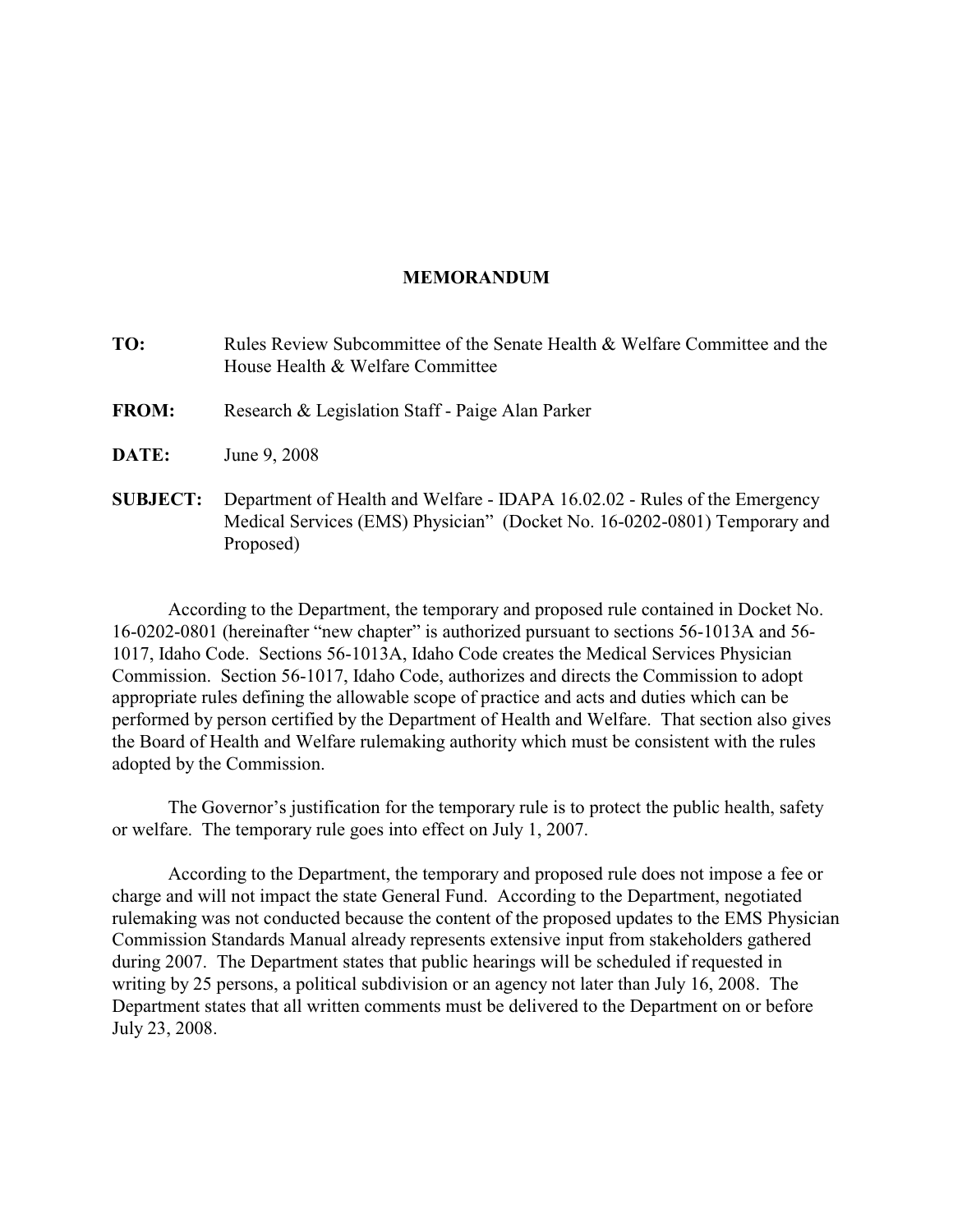The Department states that the temporary and proposed rule updates the edition number of the EMS Physician Commission Standards Manual to 2008-1. The Department explains that included in this manual is the definition of EMS "scope of Practice" which lists the medications, devices and clinical interventions that EMS personnel can use to treat patients at emergency scenes and in ambulances. The Department states that the updated version of the manual adds several important medications and clinical interventions that can be used by EMS personnel after additional training and permission of their medical director.

### **ANALYSIS**

The sole change posed by this docket is the changed reference of the edition of the Idaho Emergency Medical Services Physician Commission Standards Manual from 2007-1 to 2008-1. See section 16.02.02.004. No strike and add version of the manual had been included to provide a more detailed analysis of the change made by the updated version of the manual.

# **SUMMARY**

 The Department's temporary and proposed rule appears to be authorized under section 56-1017, Idaho Code.

cc: Sherri Kovach, Program Supervisor, Department of Health and Welfare - Administrative Procedures Section; Dia Gainor, Department of Health and Welfare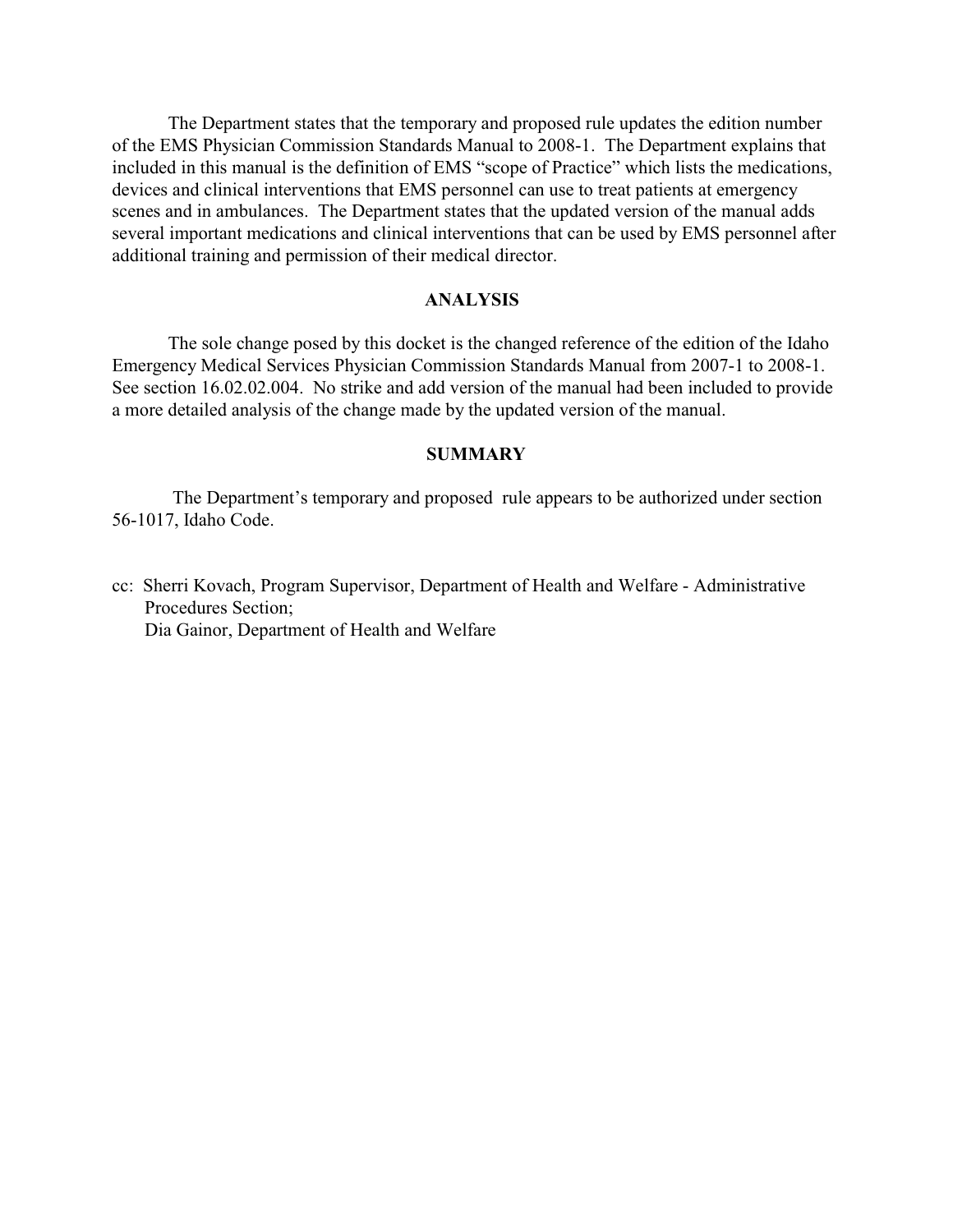# **IDAPA 16 - DEPARTMENT OF HEALTH AND WELFARE 16.02.02 - RULES OF THE IDAHO EMERGENCY MEDICAL SERVICES PHYSICIAN COMMISSION**

### **DOCKET NO. 16-0202-0801**

# **NOTICE OF RULEMAKING - TEMPORARY AND PROPOSED RULE**

**EFFECTIVE DATE:** The effective date of the temporary rule is July 1, 2008.

**AUTHORITY:** In compliance with Sections 67-5221(1) and 67-5226, Idaho Code, notice is hereby given that this agency has adopted a temporary rule, and proposed rulemaking procedures have been initiated. The action is authorized pursuant to Sections 56-1013A and 56-1017, Idaho Code.

**PUBLIC HEARING SCHEDULE:** Public hearing(s) concerning this rulemaking will be scheduled if requested in writing by twenty-five (25) persons, a political subdivision, or an agency, not later than July 16, 2008.

The hearing site(s) will be accessible to persons with disabilities. Requests for accommodation must be made not later than five  $(5)$  days prior to the hearing, to the agency address below.

**DESCRIPTIVE SUMMARY:** The following is the required finding and concise statement of its supporting reasons for adopting a temporary rule and a nontechnical explanation of the substance and purpose of the proposed rulemaking:

To best protect the public's health and safety, the Emergency Medical Services (EMS) Physician Commission is amending their standards manual which is incorporated by reference in this chapter of rules. Included in the manual is the definition of EMS "scope of practice" which lists the medications, devices, and clinical interventions that EMS personnel can use to treat patients at emergency scenes and in ambulances. The updated version of the manual adds several important medications and clinical interventions that can be used by EMS personnel after additional training and permission of their medical director.

Section 004 (Incorporation by Reference) of these rules is being revised with the updated edition number (2008- 1) of the EMS Physician Commission Standards Manual. This revision will ensure the updated manual has the force and effect of law. Copies of the 2008-1 edition of the EMS Physician Commission Standards Manual will be available to the public on the effective date of this rulemaking.

**TEMPORARY RULE JUSTIFICATION:** Pursuant to Section 67-5226(1)(a), Idaho Code, the Governor has found that temporary adoption of the rule is appropriate since it is necessary for the protection of the public health, safety, and welfare of Idahoans.

**FEE SUMMARY:** There is no fee or charge being imposed or increased in this docket.

**FISCAL IMPACT:** The following is a specific description, if applicable, of any fiscal impact on the state general fund greater than ten thousand dollars (\$10,000) during the fiscal year.

There is no impact to the State General Fund as result of this rulemaking.

NOTE: The EMS Physician Commission is funded entirely by receipts from initial and renewal EMS certifications in accordance with Section 56-1013A(6), Idaho Code.

**NEGOTIATED RULEMAKING:** Pursuant to IDAPA 04.11.01.811, negotiated rulemaking was not conducted because the content of the proposed updates to the EMS Physician Commission Standards Manual already represents extensive input from stakeholders gathered during 2007.

**ASSISTANCE ON TECHNICAL QUESTIONS, SUBMISSION OF WRITTEN COMMENTS:** For assistance on technical questions concerning the temporary and proposed rule, contact Dia Gainor at (208) 334-4000.

Anyone may submit written comments regarding the proposed rulemaking. All written comments must be directed to the undersigned and must be delivered on or before July 23, 2008.